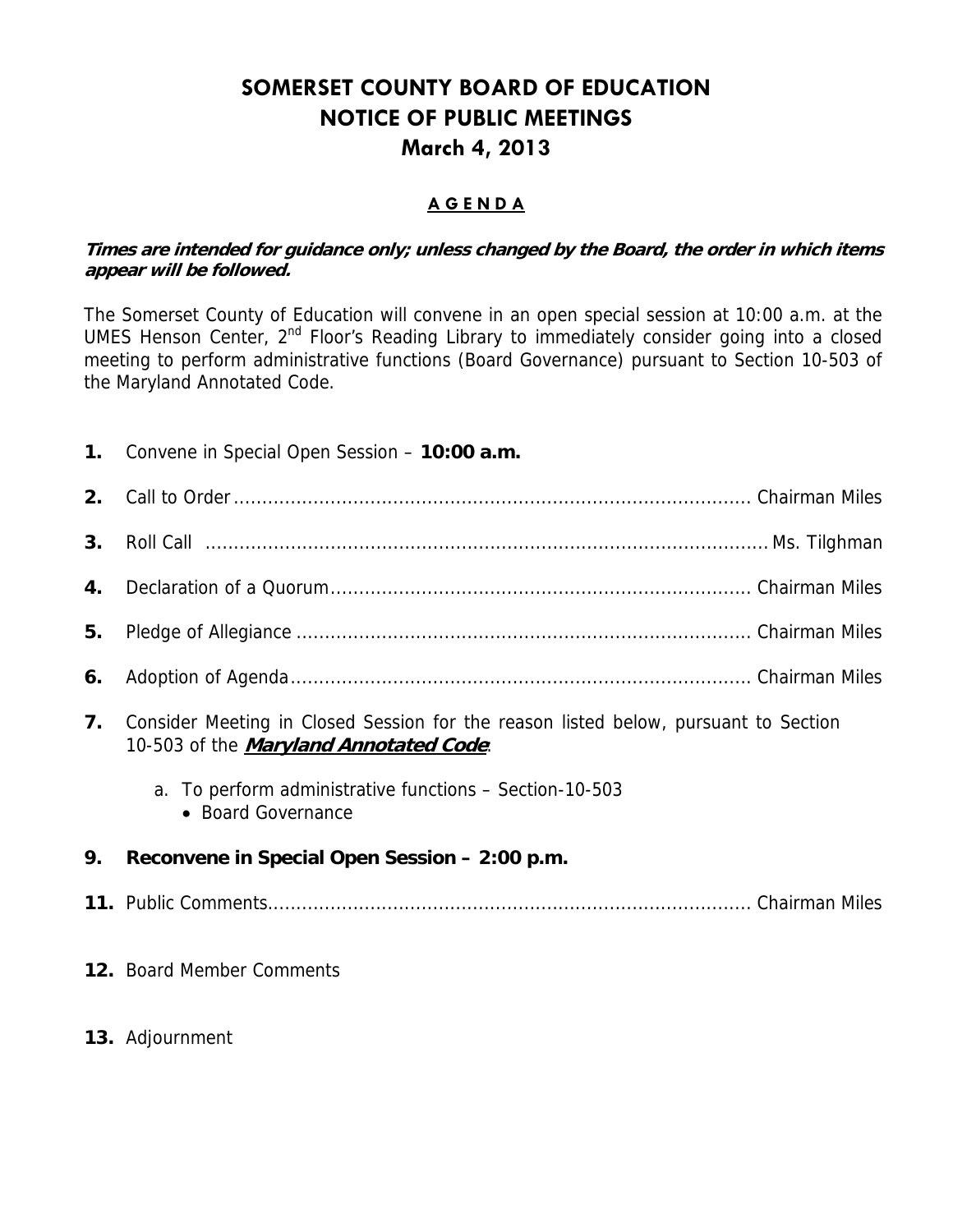## **SOMERSET COUNTY BOARD OF EDUCATION NOTICE OF PUBLIC MEETINGS March 4, 2013**

#### **A G E N D A**

#### **Times are intended for guidance only; unless changed by the Board, the order in which items appear will be followed.**

The Somerset County Board of Education will meet in an Open Special Session at the J.M. Tawes Technology & Career Center at **4:00 p.m.** to immediately consider going into a closed session to discuss personnel matters - Section 10-508 (a)(1), to discuss matters not related to public business - Section 10-508 (a)(2), to seek advice from legal counsel – Section 10-508 (a) (7), and to perform administrative functions - Section 10-503 pursuant to the Maryland Annotated Code. The Board will convene in an open work session at **5:00 p.m.** and reconvene in the open special session at **6:00 p.m.**

**2.** Convene in Special Open Session – **4:00 p.m.** 

- **7.** Consider Meeting in Closed Session for the reasons listed below, pursuant to Section 10-508 (a) and Section 10-503 of the **Maryland Annotated Code**:
	- b. To perform administrative functions Section-10-503
	- c. To discuss personnel matters Section 10-508(a)
		- New Hires, Retires, and Resignations
		- Employee Use of Social Media
		- National Board Certified Teachers
	- d. To protect the privacy of individuals concerning a matter not related to public business
		- Student Suspension Appeal
	- e. To seek advice from legal counsel Section 10-508 (7)
		- Superintendent Matters
- **8. Convene in Open Work Session 5:00 p.m.**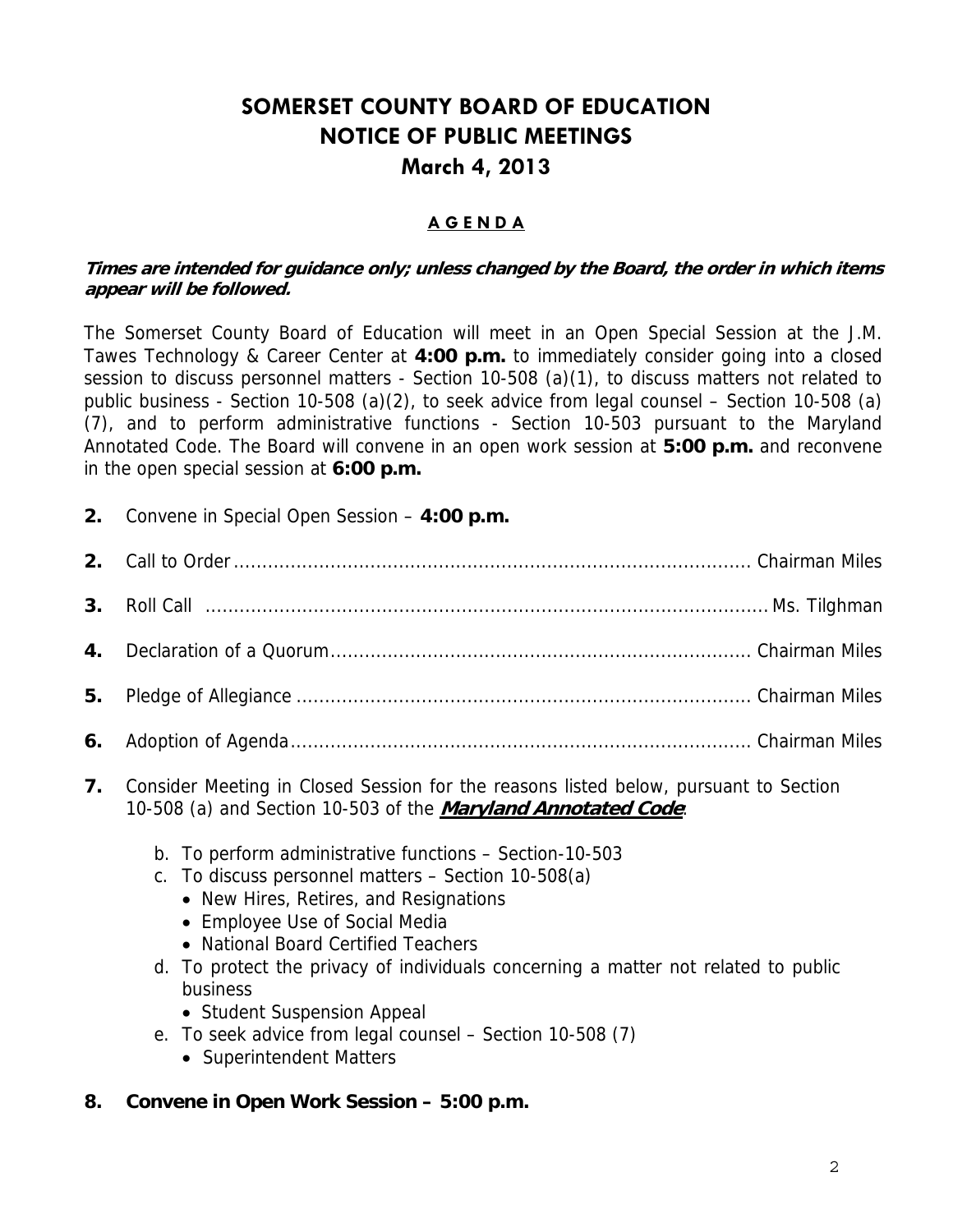## **9. Reconvene in Special Open Session – 6:00 p.m.**

## **10. New Business**

|  | A. Curriculum & Instruction                                                       |
|--|-----------------------------------------------------------------------------------|
|  | (See Tab 10-A1)                                                                   |
|  | <b>B. Facilities and Transportation</b>                                           |
|  | (See Tab 10-B1)                                                                   |
|  | Administrative Close-out for Washington High School Renovation<br>(See Tab 10-B2) |
|  | (See Tab 10-B3)                                                                   |
|  | (See Tab 10-C)                                                                    |
|  | D. Human Resources Report                                                         |
|  | (See Tab 10-D1)                                                                   |
|  |                                                                                   |
|  | 12. Superintendent and Board Member Comments                                      |

## **13.** Adjournment